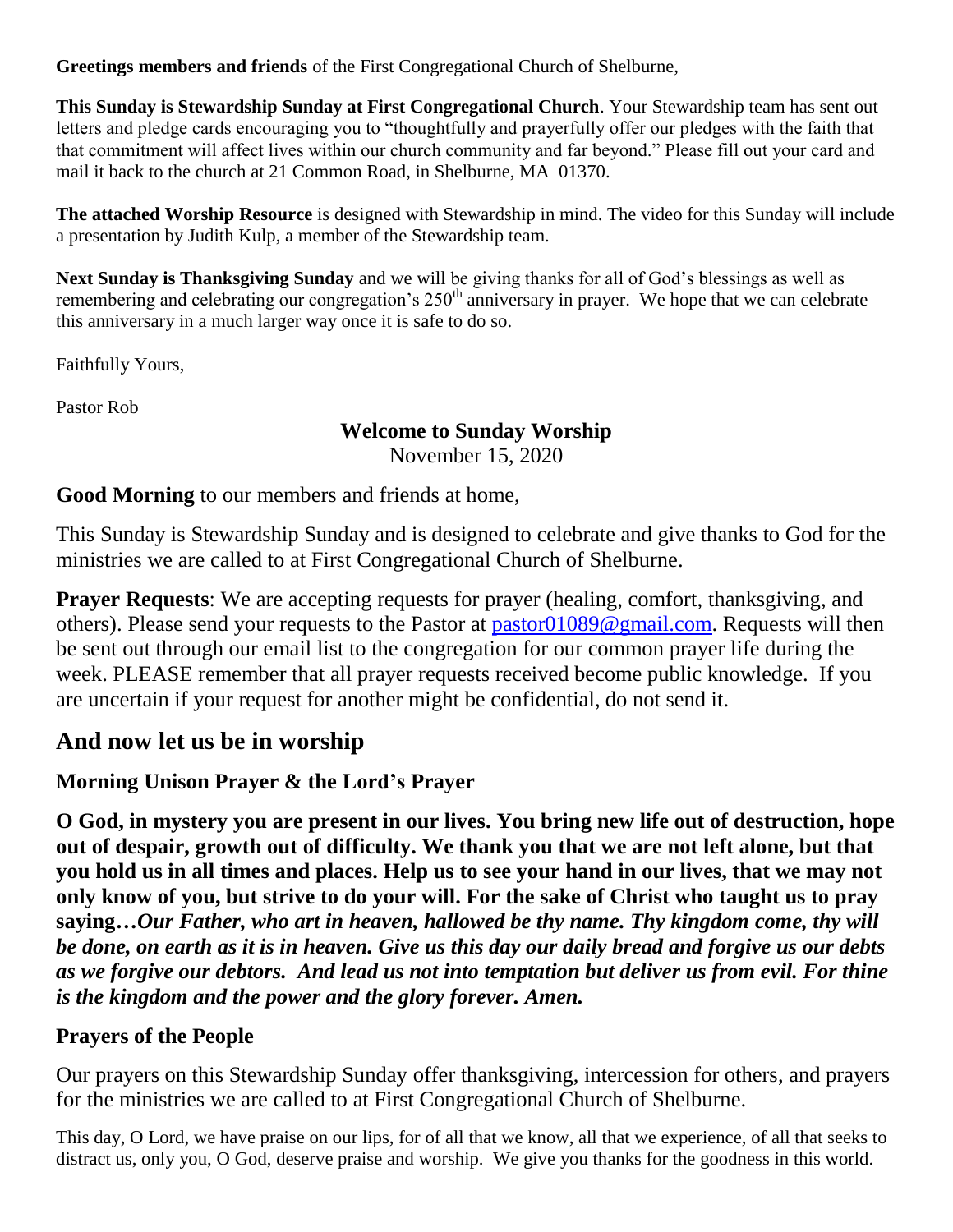For the loving and the lovable. For the moments of joy, the birth of a baby, the kind word spoken in times of trial, the unexpected kindness, unlooked for tenderness, Gracious God, for these things and more, we give our thanks. Hear our prayers of gratitude…….

We come this day, O Lord, with concerns for others. For those who are ill, hospitalized and at home. For those recovering from surgery and sickness. We pray for your healing touch. We pray for those who mourn, that they may find comfort and healing. We pray for all who are in need this day, known to us and only known to you. Hear our prayers on behalf of others….

This day, O Lord, we pray for our call to ministry. We praise your name, O God, for you call us to discipleship in the name of Christ, to care for the sick, to cheer the broken of heart, to work for the welfare of others, to welcome the friend and the stranger alike, regardless of where they live or who they may be. We pray for all the ministries that we offer this day and the ones yet to be born in our congregation,

Ministries of worship, sacrament, prayer & music.

Ministries of care, council, and comfort.

Ministries of education.

Ministries of youth and of age.

Ministries of mission and outreach.

Ministries that touch us and our community.

For these ministries we pray and for all those who are called to them and are devoted to them. Grant that we may always be good stewards of the Gospel and use all at our disposal for bringing the Good News of Jesus Christ to all who need to hear it. This day, we confess, O God, that we often fall short of all we might yet do, there are times when your voice is distant, and we turn our ears to the music of the world instead. Still, you beckon to us, bringing us back, with the music of our faith, of our tradition, and of the Gospel. And for this, we are most grateful. Amen.

### **Stewardship Moment:** Judith Kulp (on Sunday Video)

### **Scripture Reading:** Matthew 25:1-13 *Keep Your Lamps Trimmed and Burning*

Our reading for today, from the Gospel according to Matthew, takes place following Jesus' entry into Jerusalem. Throughout the day, Jesus has been teaching in the temple and has now left the city, with his disciples, to the Mount of Olives. It is here that Jesus speaks only to his closest companions, teaching them of the Kingdom of God by a collection of parables. This morning's narrative from Matthew's Gospel is often referred to as the Parable of the Ten Maidens.

"Then the kingdom of heaven will be like this. Ten bridesmaids took their lamps and went to meet the bridegroom. Five of them were foolish, and five were wise. When the foolish took their lamps, they took no oil with them; but the wise took flasks of oil with their lamps. As the bridegroom was delayed, all of them became drowsy and slept. But at midnight there was a shout, 'Look! Here is the bridegroom! Come out to meet him.'

Then all those bridesmaids got up and trimmed their lamps. The foolish said to the wise, 'Give us some of your oil, for our lamps are going out.'

But the wise replied, 'No! there will not be enough for you and for us; you had better go to the dealers and buy some for yourselves.' And while they went to buy it, the bridegroom came, and those who were ready went with him into the wedding banquet; and the door was shut. Later the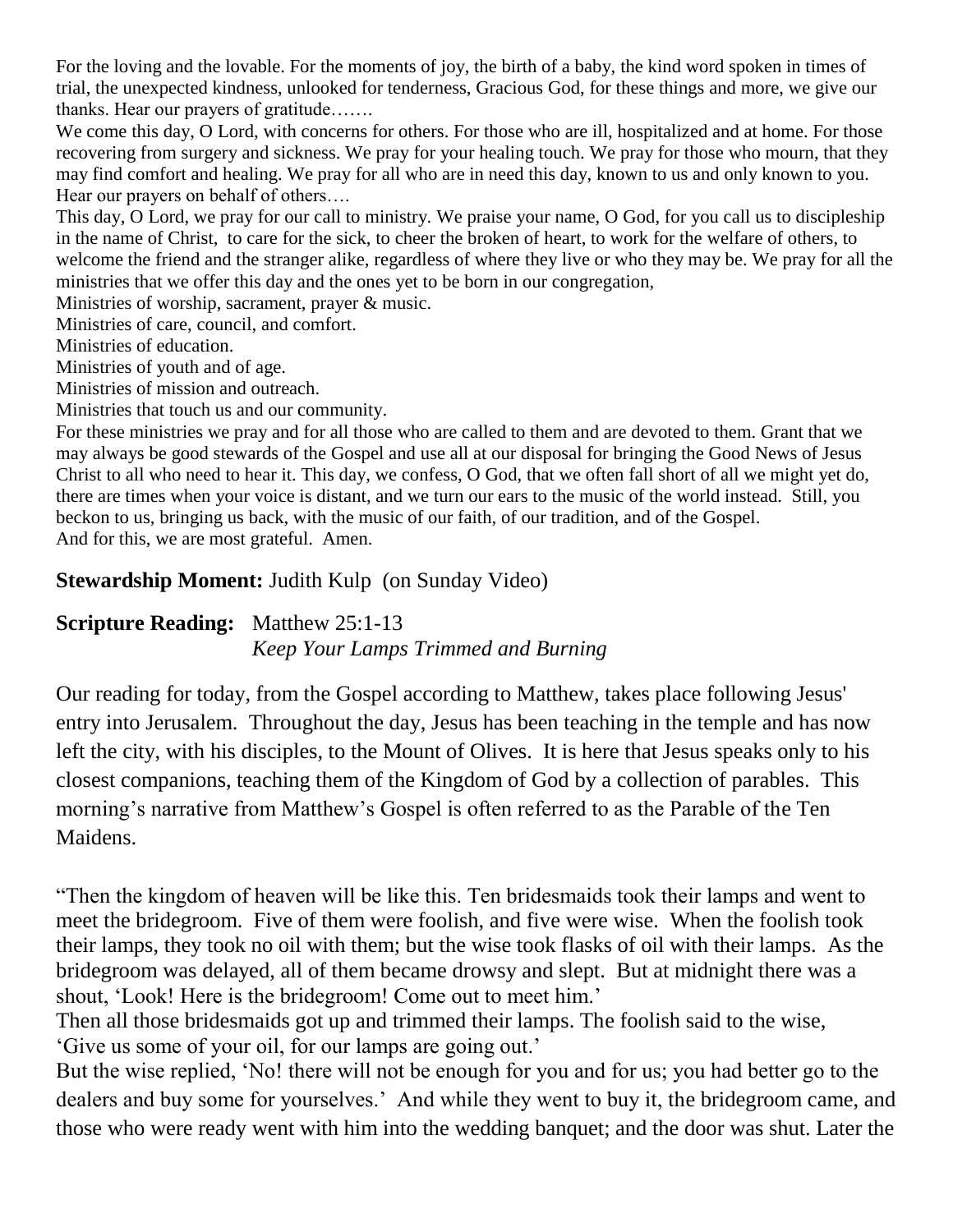other bridesmaids came also, saying, 'Lord, lord, open to us.' But he replied, 'Truly I tell you I do not know you.' Keep awake therefore, for you know neither the day nor the hour.

Here ends the scripture lesson for today.

After the reading, you may reflect on these passages and share your thoughts. There is a set of notes concerning this text for your reflection.

#### **Benediction:**

May God our Creator renew in us the creative Spirit that brings healing and life to our world. May Jesus the Christ uphold us in grace and love.

May the Holy Spirit fill us with courage to be bearers of God's song of hope in the world.

Amen.

#### Notes on the text

Today's text tells the story of a wedding or more specifically, of waiting for the groom. In those days, the bridesmaids waited for the groom to come to the bride's house for the marriage ritual. It was a part of the wedding tradition. Unlike today when we have everything set for a specific time. Back then, you were not exactly sure when the groom might show up. But you knew that he would. So, the story is told about waiting for the groom. In the story there are two groups of bridesmaids, those who are prepared and those who are not. Those who are prepared welcome the groom and enter the house. Those who are not, miss the groom and end up outside in the cold. The one point of this parable is to be prepared. It's about keeping your lamps trimmed and burning! If you should be asked, as a member of First Church of Shelburne, why do we encourage public church weddings, and public church funerals? How would you answer? Are weddings only for the bride? and perhaps the groom? Are funerals only for one who has gone home to God, and perhaps the immediate family? In one congregation there was a couple who were finally ready to be married. They also had no financial support. No funds to draw on to provide the typical lavish affair our culture has grown accustomed to. For those who need to know the average cost of a wedding in Massachusetts is in excess of 43 K. Our soon to be married couple had scant funding even as they were faithful Christians. If they had added up all the pledges they had made and kept to their church in the ten years they had been members, it would have been enough to provide a modest wedding celebration. Instead, they saw and felt the joy of giving to the ministries of their church and the many lives they helped to touch. The pastor, who met with the couple to talk about their marriage and who knew about their lack of disposable income, suggested they consider incorporating their wedding ceremony into a Sunday morning service. That way, the pastor said, the whole congregation could celebrate with them in worship and continue that celebration at the fellowship hour that followed in the hall." Yes, they said, we would love that. On the Sunday of the service, the pastor arrived early to be sure everything was ready to go. The flower ladies of the church had appeared, like elves in the night, and placed white bouquets in the windows, set up the candle arbor and draped them in